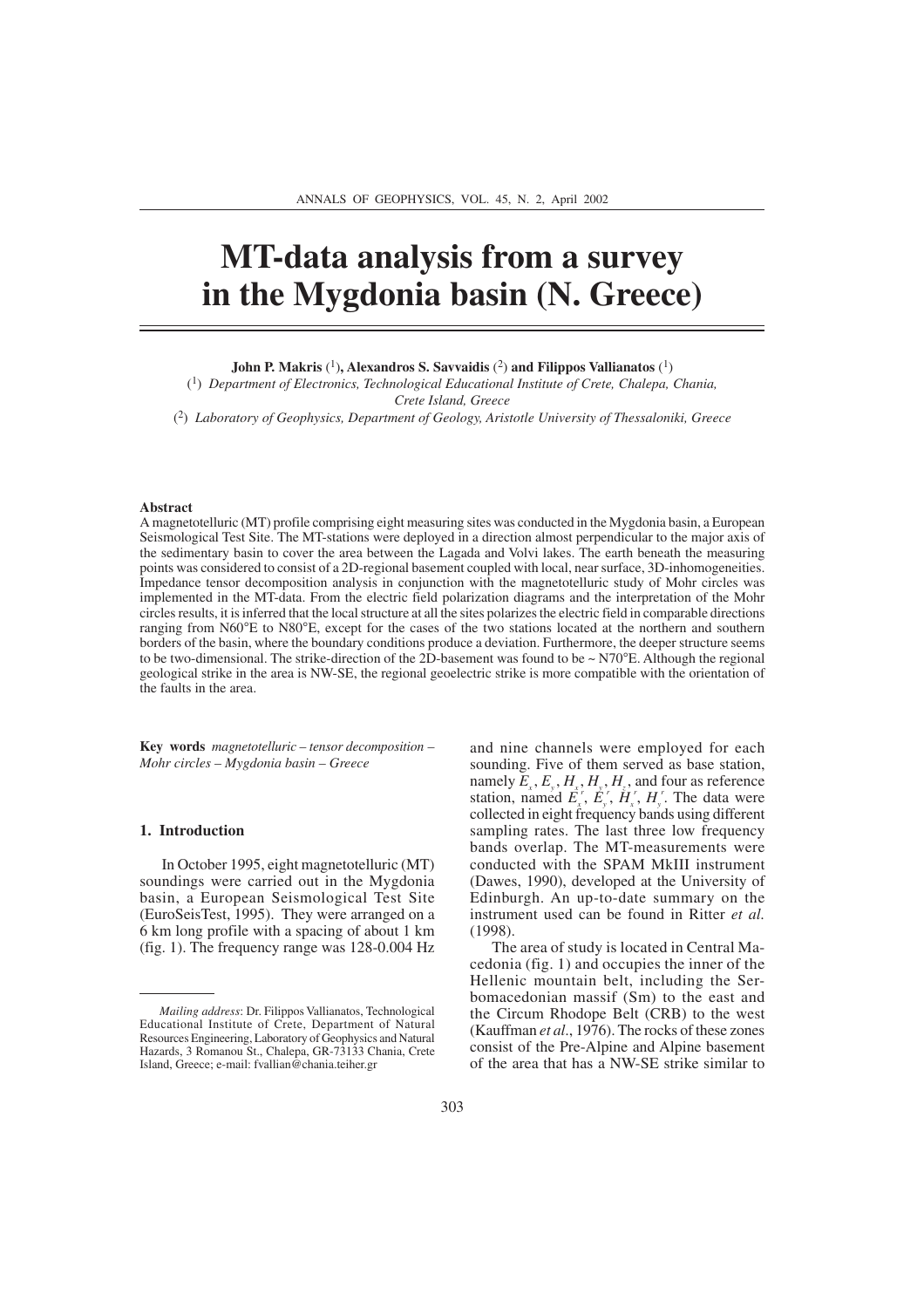

**Fig. 1.** Rough geotectonic map of Mygdonia basin (the area between the lakes Lagada and Volvi). The numbers shown identify the MT-sites of the survey. The bold line represents a theoretical MT-section onto which the actual locations of the measuring points are projected. The diamond sign (TST) indicates the position of the borehole and the dashed line denotes the seismic profile (Jongmans *et al*., 1998). The right part of the figure is a simplified geotectonic map of Greece and the continuous line box encloses the area of this study.

the general «Dinaric direction» of the Hellenic mountain belt. Upon these rocks were deposited post-alpine sediments with alluvial deposits after a geotectonic event during Neogene and Quaternary on which a series of graben with E-W to NW-SE trends were formed by normal faulting (Premygdonia basin). At the end of Early Pleistocene, a new tectonic action faulted the Premygdonia basin and a new graben of an E-W direction was framed, forming the Mygdonia Lake. The present lakes Volvi and Lagada are the remnants of the Mygdonia Lake.

In previous works (Savvaidis, 1998; Savvaidis *et al*., 2000), the electromagnetic response of the sub-surface hemi-space is considered as unified and the impedance tensor is not decomposed. From the MT-polar diagrams of the impedance tensor elements a strike-direction pointing N65°E was determined; the inspection of the dimensionality indices calculated (skew, ellipticity) indicated that they are compatible with

a 2D-structure, although the skew values for frequencies above 1 Hz indicated a departure from this high order symmetry and the apparent resistivity curves for higher frequencies are not similar in all stations. The latter result is an indication for the presence of local near-surface inhomogeneities (Vallianatos, 1995; Makris *et al*., 1997).

The main objective of this work is to present a multi-station extended magnetotelluric study of this area by means of the decomposition of the measured impedance tensor and the MT-representation of Mohr circles.

### **2. Impedance tensor decomposition**

Small-scale, near-surface 3D-inhomogeneities act as semi-static scatterers of the regional electric field then the conventional MT-procedure fails to determine the correct principal impedances and the principal induction axes. In such a case, a decomposition of the measured impedance tensor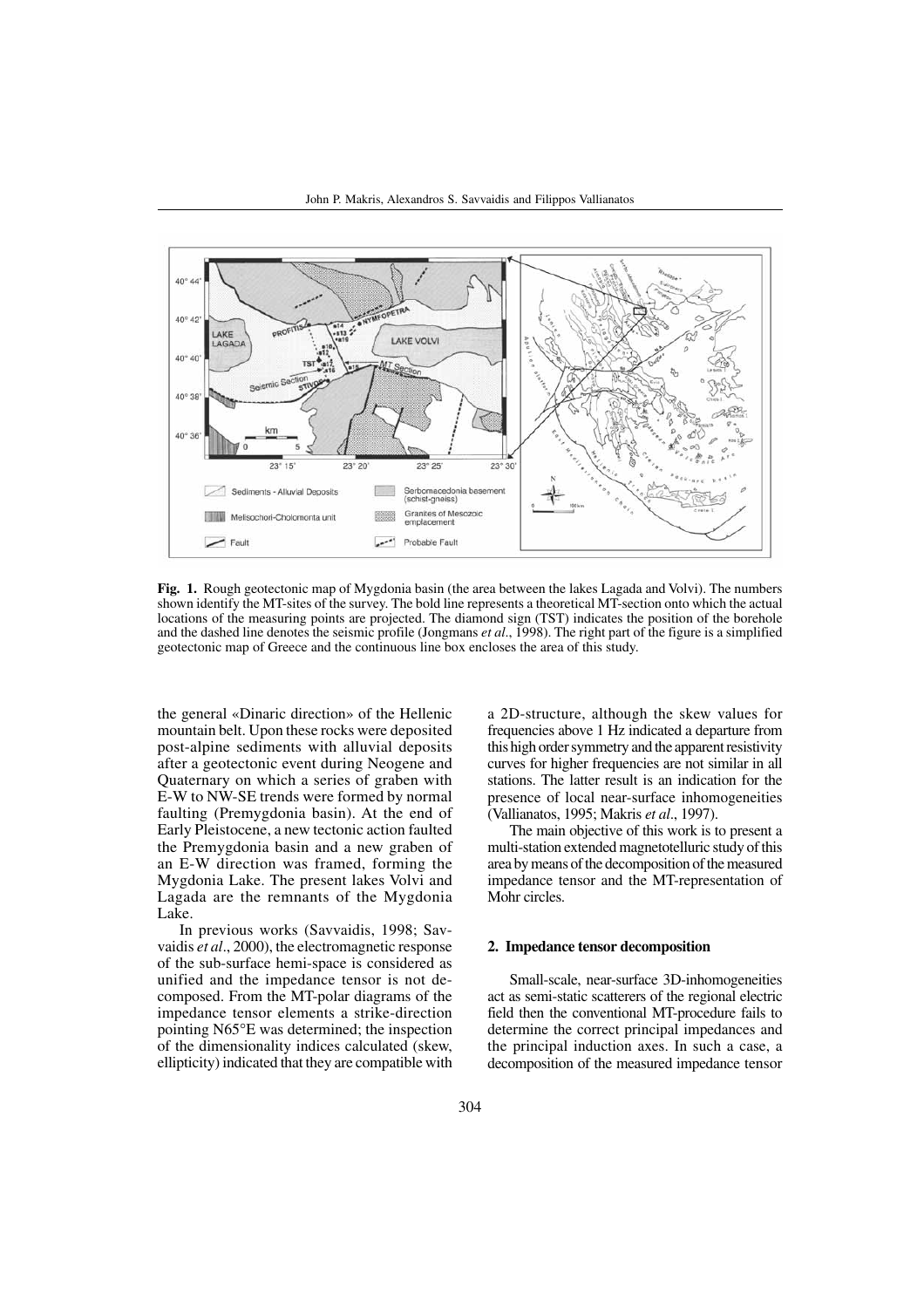may conduce to separate, if possible, local distortion parameters and regional 2D-parameters (Bahr, 1988, 1991; Groom, 1988; Groom and Bailey, 1989; Groom and Bahr, 1992; Groom *et al*., 1993; Chave and Smith, 1994). Consider a 2D-regional geoelectric structure, where

$$
\ddot{Z}_{2\text{D}} = \begin{pmatrix} 0 & \alpha \\ -b & 0 \end{pmatrix} \tag{2.1}
$$

 $\sim$ 

the impedance tensor that refers to its principal coordinate system. The scattering of the electric field by local inhomogeneities can be described by an impedance tensor in the following form:

$$
\ddot{Z}_m = \begin{pmatrix} C_1 & C_2 \\ C_3 & C_4 \end{pmatrix} \begin{pmatrix} 0 & \alpha \\ -b & 0 \end{pmatrix} =
$$
\n
$$
= \begin{pmatrix} -C_2b & C_1\alpha \\ -C_4b & C_3\alpha \end{pmatrix}
$$
\n(2.2)

where the distortion tensor  $\ddot{C}$  is real and frequency independent (at low frequencies) [superimposition model, 3D(local)/2D(regional)]. Thus, in the principal axes system (and not in an arbitrary measuring coordinate system) the elements in each column of  $\overline{Z}_m$  should have the same phase. A set of parameters is defined (Bahr, 1988, 1991). The rotationally invariant scalar parameter,  $\eta$ , termed as the regional skew, which is a measure of lack of symmetry (if  $\eta > 0.3$  then the regional structure is 3D), the rotationally invariant parameter,  $\mu$ , which is a measure of the phase difference (thus an indicator of a regional 1Dstructure), the conventional skew index, *s,* which in case of presence of distorting bodies or structures, depends only on the distortion tensor real elements

$$
s \equiv \frac{|Z_{xx} + Z_{yy}|}{|Z_{xy} - Z_{yx}|} = \frac{|C_3 - C_2|}{|C_1 + C_4|}. \tag{2.3}
$$

The ratio  $\xi = \eta/s$  represents the relative contribution of the local distortion to *s*, *i.e.* if  $\xi \ll 1$ then *s* is totally determined by this distortion.

By introducing the complex «telluric vectors» in the measuring coordinate frame (Bahr, 1988, 1991)

$$
\vec{e}_x = Z_{xx}\hat{x} + Z_{yx}\hat{y}
$$

and  $(2.4)$ 

$$
\vec{e}_y = Z_{xy} \hat{x} + Z_{yy} \hat{y}
$$

where  $(x \rightarrow NS, y \rightarrow EW)$ , two angular deviations of the telluric vectors  $\vec{e}_x$  and  $\vec{e}_y$  are determined in the coordinate frame of the regional geoelectric structure

$$
\tan (\beta_1) = -C_2/C_4
$$
 and  $\tan (\beta_2) = C_3/C_1$  (2.5)

hereafter termed «skew angles». In cases where the local inhomogeneities produce strong local channeling of the regionally induced electric currents, it is expected  $|\beta, -\beta| \approx 90^\circ$ .

Furthermore, the decomposition procedure suggested by Groom and Bailey (Groom, 1988; Groom and Bailey, 1988, 1989, 1991; Groom *et al*., 1993) proceeds to decomposition also of the distortion tensor

$$
\vec{C} = g\vec{T}\vec{S}\vec{A} =
$$
  
\n
$$
= gN_t \begin{pmatrix} 1 & -t \\ t & 1 \end{pmatrix} N_e \begin{pmatrix} 1 & e \\ e & 1 \end{pmatrix} N_s \begin{pmatrix} 1+s & 0 \\ 0 & 1-s \end{pmatrix} =
$$
  
\n
$$
= \frac{g}{\sqrt{(1+t^2)(1+e^2)(1+s^2)}}.
$$
  
\n
$$
\cdot \begin{pmatrix} (1+s)(1-te) & (1-s)(e-t) \\ (1+s)(e+t) & (1-s)(1+te) \end{pmatrix}
$$
(2.6)

where  $\hat{T}$  is the twist distortion tensor,  $\hat{S}$  is the shear distortion tensor,  $\overrightarrow{A}$  is the anisotropy distortion tensor,  $N_i$  are normalizing factors and *g* a real scalar characterizing the measuring site. Then the measured impedance tensor is described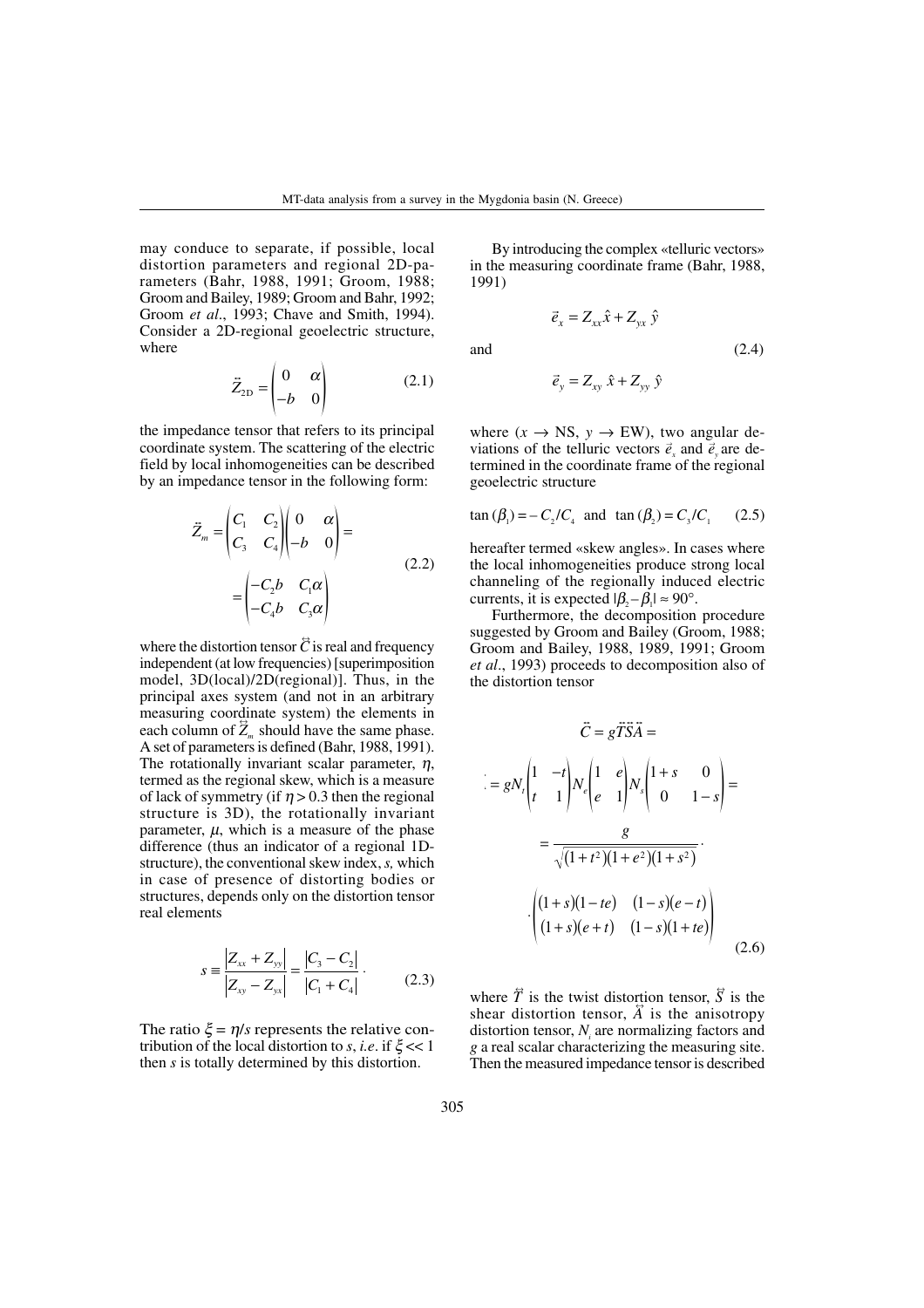by the equation

$$
\vec{Z}_m = \hat{R} g \vec{T} \vec{S} \vec{A} \vec{Z}_{2D} \hat{R}^t = \hat{R} \vec{T} \vec{S} \vec{Z}_{2D} \hat{R}^t \qquad (2.7)
$$

with 
$$
\vec{Z}_{2D} = g \begin{pmatrix} 0 & (1+s) \cdot \alpha \\ -(1-s) \cdot b & 0 \end{pmatrix}
$$
 (2.8)

where  $\hat{R}$  is the operator for the clockwise rotation of the measuring coordinate system, in order to coincide with the principal axes of the 2D-structure. The Groom *et al*. (1993) methodology successfully determines the dimensionality of the dominant structure and recovers the regional impedance responses (in case, of course, where the regional structure can be characterized approximately as 1D or 2D). In addition, the principal directions of the regional induction are determined but with the ambiguity concerning the strike-direction. In cases of strong local channeling, for the shear-distortion parameter holds:  $|e| \approx 1$ .

The decomposition analyses, introduced by Bahr and Groom and Bailey, were implemented



**Fig. 2.** Dimensional and distortion parameters *versus* period determined by impedance tensor decomposition analyses (Bahr, Groom and Bailey) of the MT-data from all the sites of the MT-survey.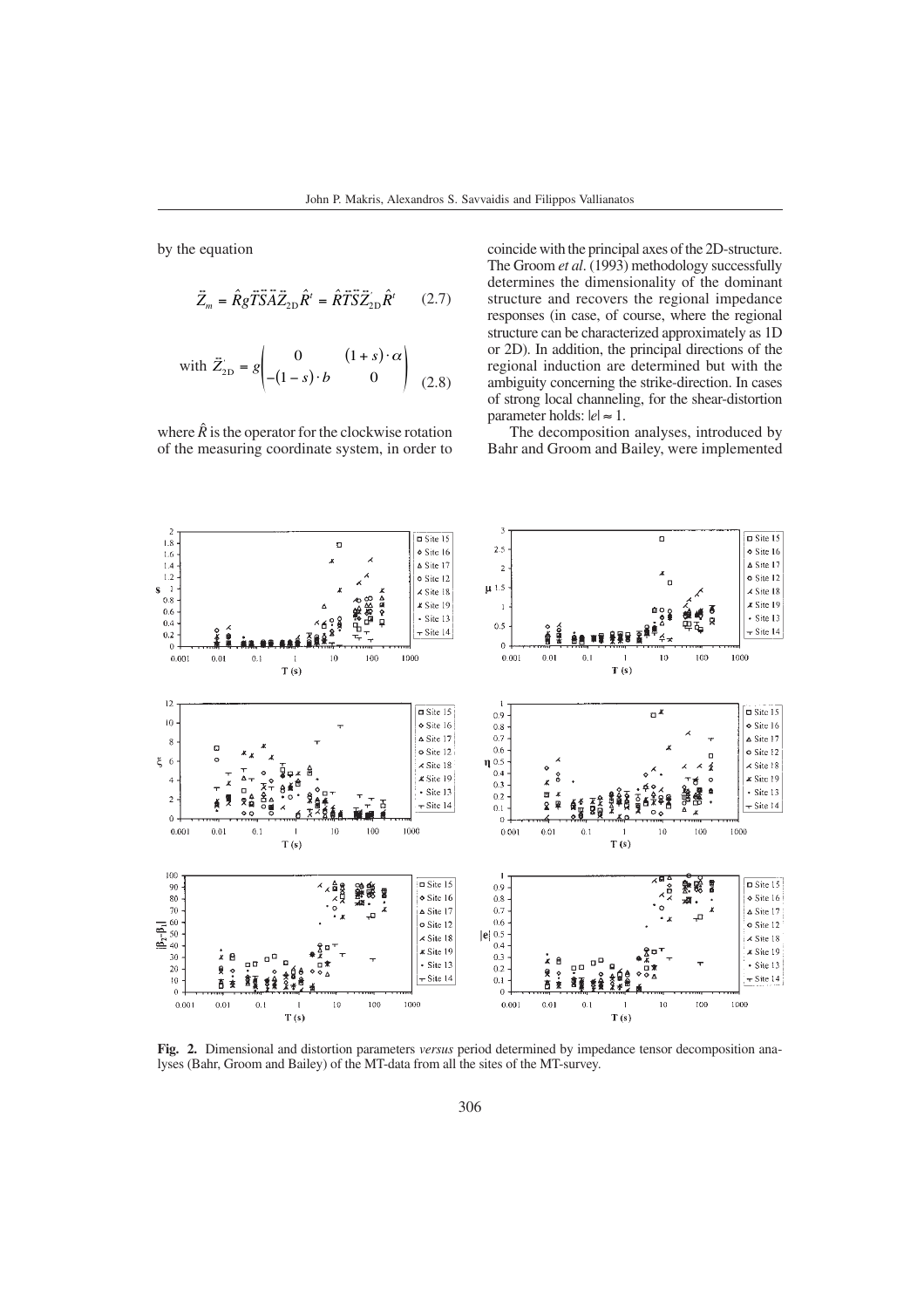

**Fig. 3.** Observed polarization diagrams of the electric field measured at the sites 15, 16, 12 and 14 of Mygdonia MT-profile. At each diagram, the gradient of the trend-line corresponds to the local polarization angle (deviating clockwise from NS-direction) of the electric field at the respective site. This calculation was done for all the measuring sites.

in the MT-data collected at the eight measuring sites of the MT-survey (fig. 1). From the interpretation of the results (fig. 2) the following conclusions are drawn: i) the model of the geoelectric structure that better fits the low frequency MT-data is 2D-(regional)/3D- (local). A constrained study of the high frequency data ( $e.g., \ge 0.1$  Hz) concludes that Cagniard (1953) and Swift (1967) models of a 1D and 2D-conductivity distribution are valid (skew parameter, *s*, very small, see fig. 2). By combining them with models obtained by gravity-data (Savvaidis, 1998; Savvaidis *et al*., 2000) and seismic soundings (Jongmans *et al.*, 1998) and information gained from a borehole at the position TST (fig. 1), the upper geoelectrical layers and geological formations were successfully resolved (Savvaidis, 1998; Savvaidis *et al*., 2000). ii) The regional principal axes found to deviate from the measuring coordinate axes ( $x \rightarrow NS$ ,  $y \rightarrow EW$ ) ~ 70° clockwise. iii) Moderate twist distortion  $(|t| < 1)$  of the regionally induced electric field is present at all the sites of the MT-profile. iv) Strong shear distortion (local channeling) of the regionally induced electric field is a remarkable characteristic of the area (common at all the sites) due to the facts that the relevant shear-parameter, *e*, is close to unity and the skew angle addition,  $\beta_2 - \beta_1$ , found to be  $\sim 90^{\circ}$  for periods greater than 9 s and for all the measuring sites (fig. 2). The latter results indicate that the measured electric field is linearly polarized. We draw the attention of the reader to the fact that this was independently verified by the observed polarization diagrams (fig. 3), which exhibit directional angles (local strikes) of the local channeling diversified from site to site (this is more evident for the cases of the two sites located at the northern and southern borders of the basin, due to geological conditions at its boundaries). This implies that the area under study is inhomogeneous.

## **3. Mohr circles analysis**

Mohr circles are commonly met in the analysis of mechanical stress but they can be used similarly to depict magnetotelluric impedance tensor information and to determine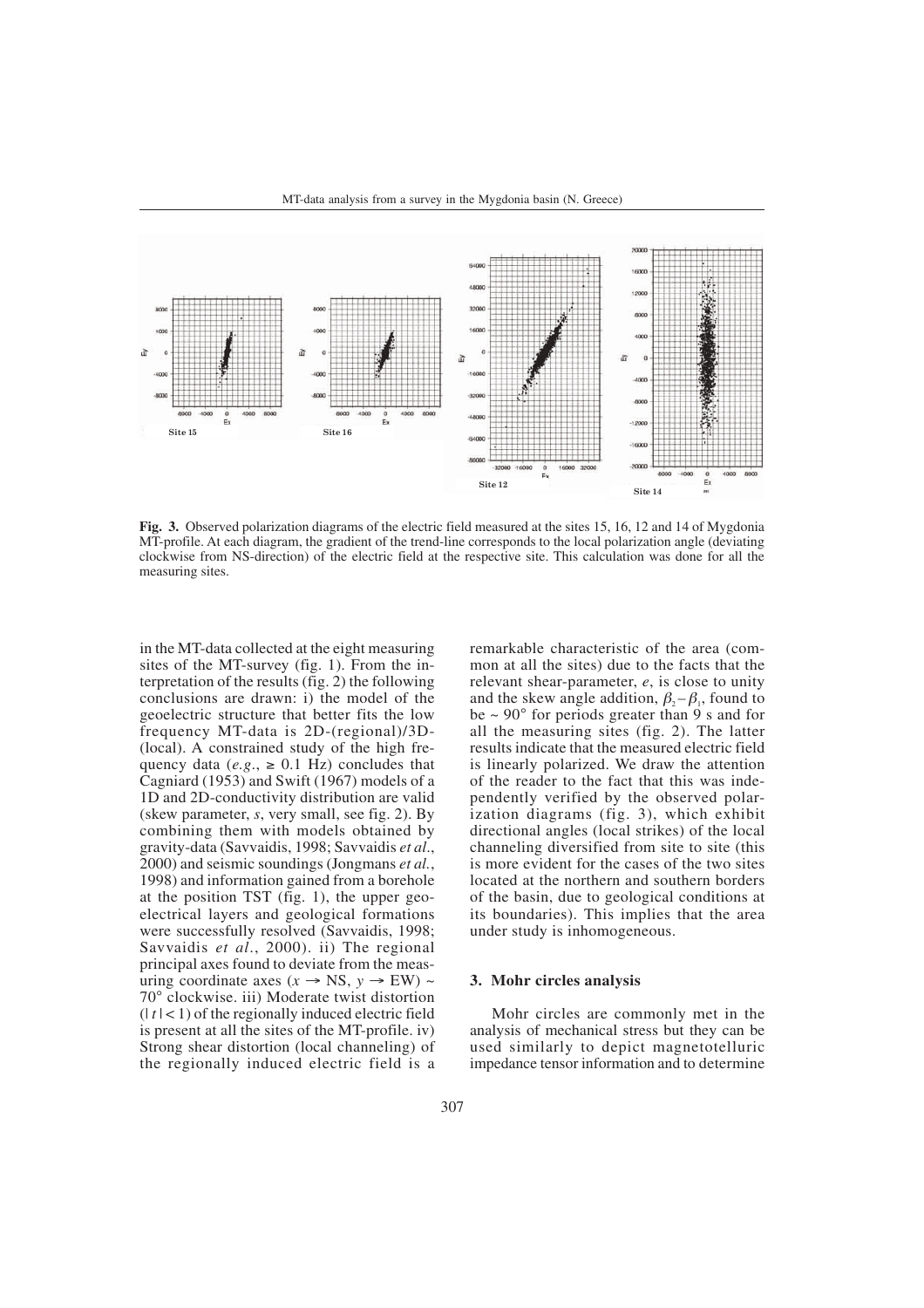the characteristic strike-directions in local and/or regional scale (Lilley *et al.*, 1989; Lilley, 1993a,b; Makris, 1997; Makris *et al*., 1997, 1999). Figure 4 depicts, for various frequencies, the Mohr circles  $Z'_{xx}(\vartheta)$  *versus*  $Z'_{xy}(\vartheta)$ – solid line circle groups – constructed separately for the real and imaginary parts, for site 12 of Mygdonia basin (similar diagrams were constructed for the rest of the sites of the MT-survey). Especially for the low frequency range  $(e.g., \le 0.1 \text{ Hz})$ , these circles pass very close to or approximately through the origin for all the measuring sites and independently of the consideration of either the real or the imaginary parts of the impedance tensor elements. This result implies that irrespectively of the polarization of the incident magnetic field, the electric field is linearly polarized in the direction of the

 $y'(\theta)$ -axis. The directional angles (local strikes) obtained by this analysis (fig. 5) are in agreement with the gradients of the trend-lines of the relevant observed electric field polarization diagrams for each site (fig. 3).

A conjugate form of the aforementioned Mohr circles was introduced by Makris (Makris, 1997; Makris *et al.*, 1997, 1999). The relevant Mohr circles for site 12 are also depicted in fig. 4 (dashed-line circle groups). They exhibit the same characteristics, *i.e.* again they pass very close to or approximately through the origin for all the measuring sites and independently of the consideration of either the real or the imaginary parts. This result refers to the *H*-polarization mode of an ideal 2D-regional geoelectric structure (*e.g.*, a vertical boundary), if the measuring site lies on the conductive medium but close to the



**Fig. 4a,b.** Mohr-circles for various periods, by taking (a) the real and (b) the imaginary parts respectively of the  $Z'_{xx}$  and  $Z'_{xy}$  impedance tensor elements [left swarm of circles at diagrams (a) and (b)] and of the  $Z'_{xx}$  and  $Z'_{yx}$ impedance tensor elements [right swarm of circles at diagrams (a) and (b)], constructed using the MT-data from site 12 of Mygdonia area. [*cf*., a line connects the center with the respective first point (which corresponds to a rotation angle equal to 0°) of each circle. Also, the last two points, which correspond to the rotation angles 179° and 180° respectively, are intentionally omitted in order to depict the counterclockwise way of circle construction].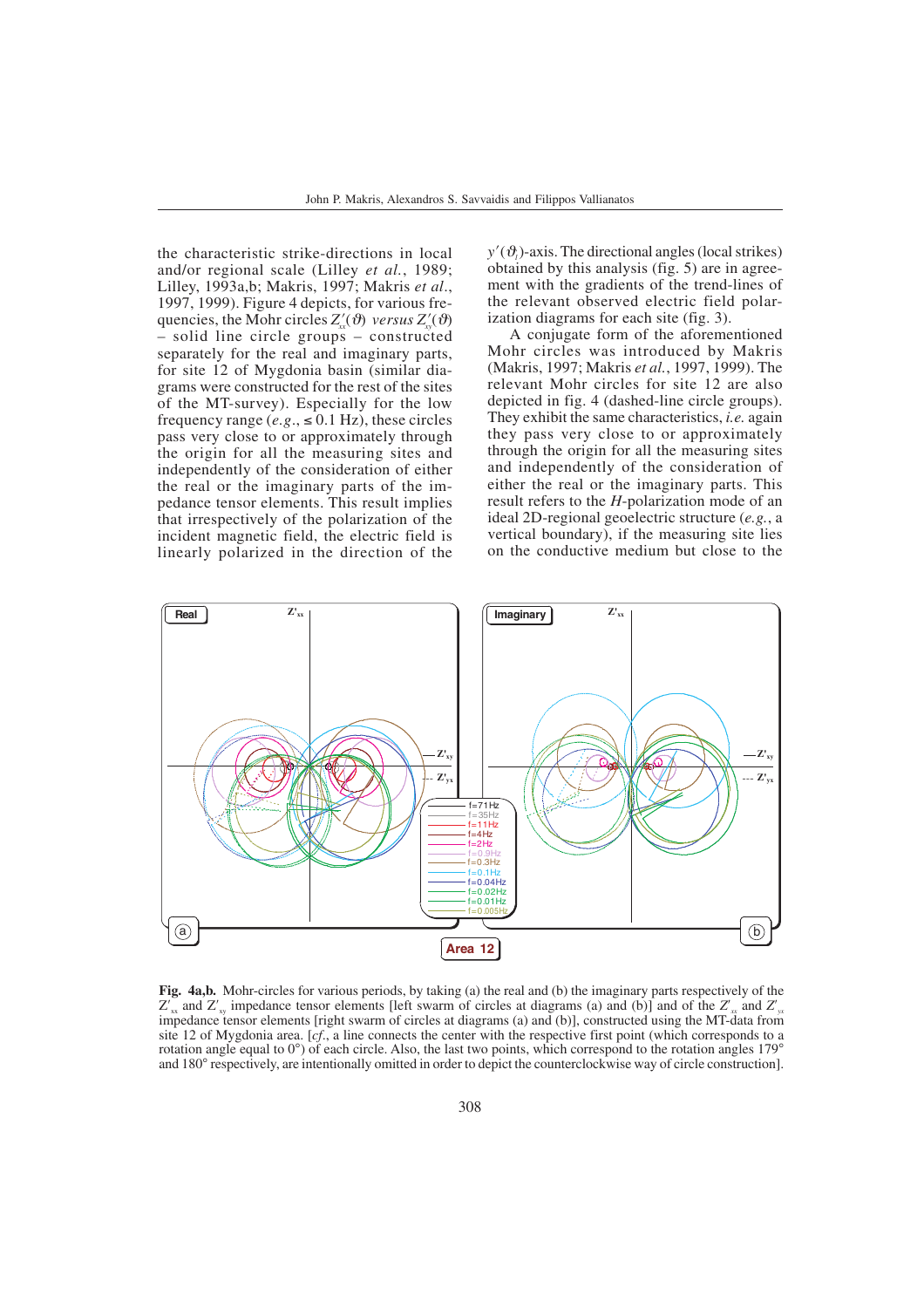

**Fig. 5.** Directional angles (clockwise from NS-direction) of local strike,  $\theta_i$  and regional strike,  $\theta_i$  *versus* period. They were determined from the Mohr-circles, which have been constructed using the MT-data (by considering the real parts of the impedance tensor elements) for each one of the sites of the Mygdonia basin survey.

10

 $T(s)$ 

resistivity contrast (Fischer *et al*., 1992). The directional angle (regional strike) was found to be approximately N70°E, at all the measuring sites for periods above 0.1 s, but for periods higher than 3 s it deviates clockwise tending to coincide with the dominant geological strike, *i.e.*  $\sim$  N120 $^{\circ}$ E (fig. 5).

 $\,1$ 

 $\theta$  $0.1$ 

# **4. Discussion**

100

In this work, the impedance tensors, measured at all the sites of the MT-survey, were decomposed using Bahr's and Groom's and Bailey's procedures, which consider the model of a regional 2D-structure where 3D,

1000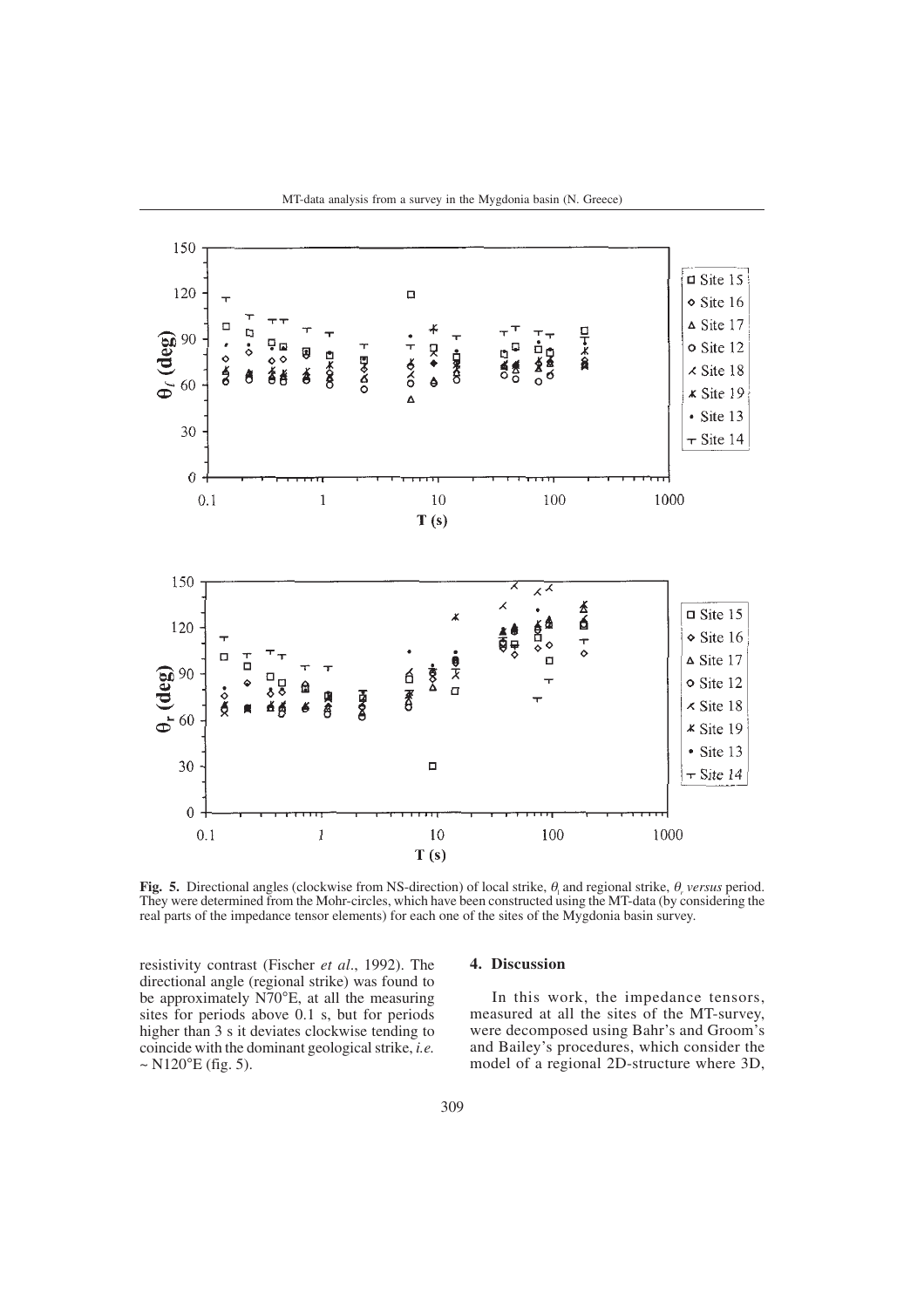or 2D-inhomogeneities are embedded (superimposition model).

 $\eta$  < 0.3 for almost all periods, thus indicating that such a model is appropriate to fit the MT-

Furthermore, the decomposition analysis indicated the existence of an inhomogeneous structure that produces strong channeling for periods equal to or greater than 9 s. The latter was confirmed from the observed electric field polarization diagrams that exhibit linear polarization. The scalar parameter  $\xi$  obtains for these periods very small values and this result suggests that the conventional skew, *s*, is totally determined by the distorting structure.

The principal axis system of the underlying regional 2D-structure found to deviate from the measuring coordinate system  $(x \rightarrow NS, y \rightarrow EW)$ 

The MT-study of Mygdonia basin based on the magnetotelluric representation of Mohr circles provided an independent verification of the aforementioned results and resolved the ambiguity concerning the strike-direction of the 2D-structure. The results were obtained mainly

by approximately 70° clockwise.

data from all the sites.

*REFERENCES* BAHR, K. (1988): Interpretation of the magnetotelluric

- The study of the dimensionality parameter  $\mu$  indicated that the regional structure could not be characterized as  $1D(\mu > 0.1)$  throughout the investigated frequency range and for all the measuring sites). The regional skew,  $\eta$  (a measure of the departure of the MT-data from the superimposition model) has values: 0.05 < impedance tensor: regional induction and local telluric distortion, *J. Geophys.,* **62**, 119-127. BAHR, K. (1991): Geological noise in magnetotelluric data: a classification of distortion types, *Phys. Earth. Planet. Inter.*, **66**, 24-38. CAGNIARD, L. (1953): Basic theory of the magnetotelluric method of geophysical prospecting, *Geophysics*, **18**, 605-635.
	- CHAVE, A.D. and J.T. SMITH (1994): On the electric and magnetic galvanic distortion tensor decompositions, *J. Geophys. Res.*, **99** (B3), 4669-4682.
	- DAWES, G.J.K. (1990): Feasibility study for a transputerbased upgrade of the Short-Period Automatic Magnetotelluric (SPAM) system, University of Edinburgh, *NERC report F3/G6/S43*.
	- EUROSEISTEST (1995): Volvi-Thessaloniki: a European test site for engineering seismology, earthquake engineering and seismology, *Final Scientific Report*.
	- FISHER, G., L. SZARKA, A. ADAM and J.T. WEAVER (1992): The magnetotelluric phase over 2D-structures, *Geophys. J. Int.*, **108**, 778-786.
	- GROOM, R.W. (1988): The effects of inhomogeneities on magnetotellurics, *Ph.D. Thesis*, University of Toronto, Canada.
	- GROOM, R.W. and R.C. BAILEY (1989): Decomposition of magnetotelluric impedance tensors in the presence of local three-dimensional galvanic distortion, *J. Geophys. Res*., **94**, 1913-1925.
	- GROOM, R.W. and K. BAHR (1992): Corrections for near surface effects: decomposition of magnetotelluric impedance tensor and scaling corrections for regional resistivities: a tutorial, *Surv. Geophys.*, **13**, 341-379.
	- GROOM, R.W., D.R. KURTZ, G.A. JONES and E.D. BOEMER (1993): A quantitative methodology to extract regional magnetotelluric impedances and determine the dimension of the conductivity structure, *Geophys. J. Int*., **115**, 1095-1118.
	- JONGMANS, D., K. PITALAKIS, D. DEMANET, D. RAPTAKIS,C. HORRENT, G. TSOKAS, K. LONTZETIDIS and J. RIEPL (1998): EUROSEISTEST: Determination of the geological structure of the Volvi Graben and validation of the basin response to one earthquake and one shot, *Bull. Seismol. Soc.*, **2** (1), 3-14.
	- KAUFFMAN, G., F. KOCKEL and H. MOLLAT (1976): Notes on the stratigraphic and paleogeographic position of the Svou1a-formation in the innermost zone of the Hellenides (Northern Greece), *Bull. Soc. Geol. Fr.,* **18**, 225-230.
	- LILLEY, T. (1993a): Magnetotelluric analysis using Mohr circles, *Geophysics*, **58**, 1498-1506.
	- LILLEY, T. (1993b): Mohr circles in magnetotelluric interpretation (i) simple static shift (ii) Bahr's analysis, *J. Geomagn. Geoelectr.*, **45**, 833-839.
	- LILLEY, T., J.H. FILLOUX, I.J. FERGUSON, N.L. BINDOFF and P.J. MULHEARN (1989): The Tasman project of seafloor magnetotelluric exploration: experiment and observations, *Phys. Earth Planet. Int.*, **53**, 405-421.
	- MAKRIS, J. (1997): Electromagnetic study of an area sensitive

from the real parts because the experimental error was much smaller. From the conventional Mohr circles resulted the local strike direction

at each site ranging from N60°E to N80°E, except for the cases of the two sites located at the northern and southern borders of the basin, where the boundary conditions produce a deviation.

From the conjugate Mohr circles, the regional strike direction for all the sites was found to be N70 $^{\circ}E \pm 10^{\circ}$ . It is underscored that although the regional geological strike points NW-SE, the regional geoelectric strike is more compatible with the orientation of the faults in the area. At all the measuring sites and for periods higher than 3 s, the regional geoelectric strike deviates clockwise tending to coincide with the dominant geological strike.